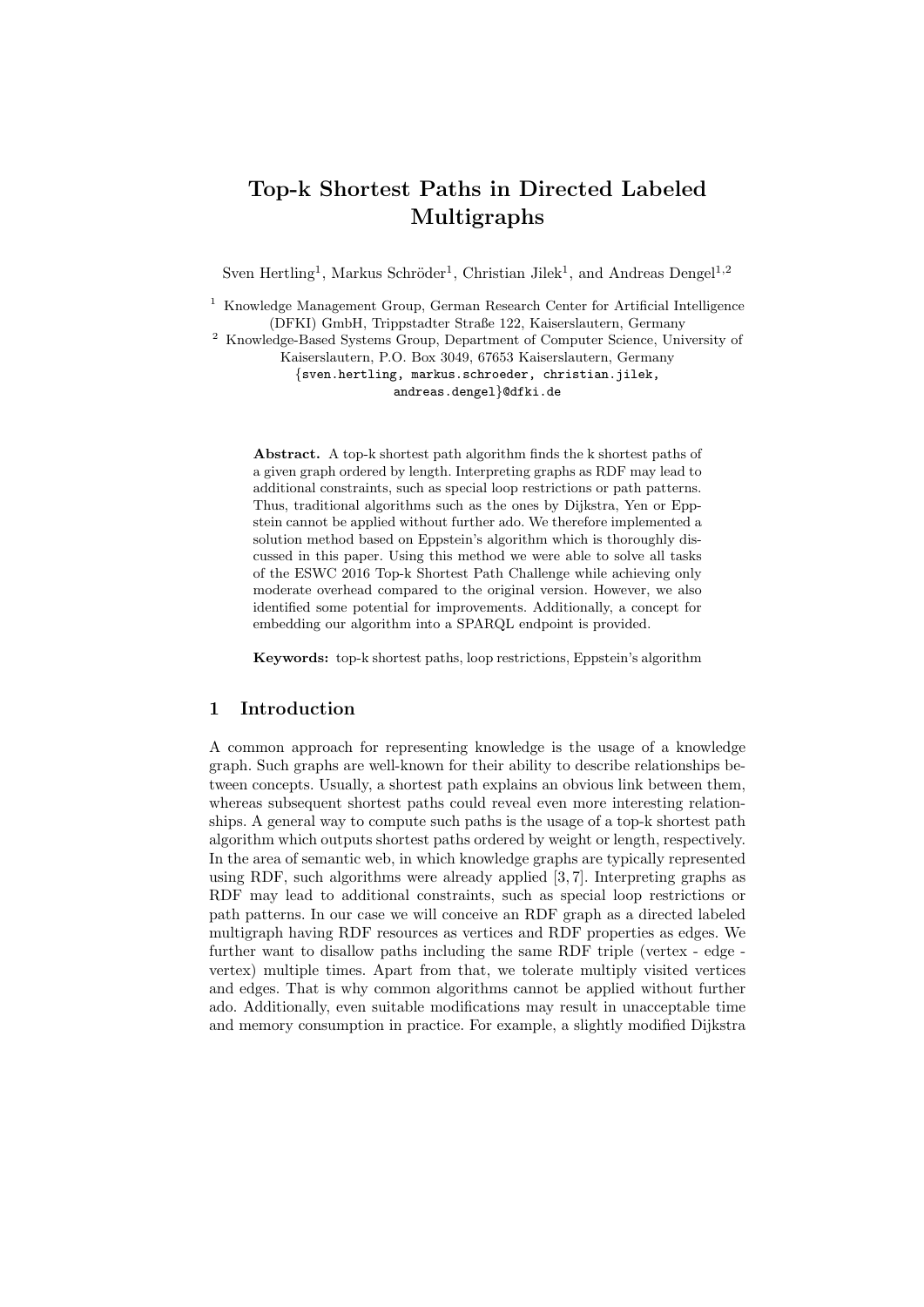algorithm is not practical due to the large size of typical RDF graphs. Considering the constraints mentioned above, this paper proposes a solution method based on Eppstein's top-k shortest path algorithm [2].

The paper is structured as follows: In Section 2 other papers mainly about finding shortest paths are presented. Section 3 explains our approach which is evaluated and discussed in Sections 4 and 5. Our algorithm's results on the evaluation sets of the ESWC 2016 Top-k Shortest Path Challenge are separately addressed in Section 6. Last, we shortly introduce our SPARQL endpoint for shortest paths (Section 7) and give an outlook on possible future work (Section 8).

# 2 Related Work

Approaches of finding top-k shortest paths can be divided in two categories based on whether their resulting paths are loopless or not. The latter is a less complex task.

One well-known representative of this category is Eppstein's algorithm [2]. Its core is a bounded-degree graph which outputs k paths using breadth-first search. Given a graph with  $n$  vertices and  $m$  edges this results in a time complexity of  $O(m + n \log n + k)$ . There are various modified versions: The algorithm by Jiménez et al. [5] lazily builds data structures for practical improvements whereas Aljazzar et al. [1] allow the usage of a heuristic function to guide through the search space.

Yen's algorithm [12] is an example of the other category finding loopless paths. It has a time complexity of  $O(kn(m+n\log n))$  which results from calling Dijkstra's algorithm multiple times to compute shortest paths.

Examining the complexity of evaluating property paths defined in SPARQL [6, 8] and retrieving paths from large datasets [3, 11] are other related research areas of interest.

More details will be given in the next section which is about our approach.

#### 3 Approach

While Eppstein's top-k shortest path algorithm [2] finds paths with loops, our solution ensures that every path additionally complies to a unique triple condition. In particular, a path and the unique triple condition are defined as follows:

Definition 1 A path is a sequence of alternating RDF resources and properties  $(r_0, p_1, r_1, \ldots, p_n, r_n)$  where  $n > 0$ .

**Definition 2** The unique triple condition for a path  $(r_0, p_1, r_1, \ldots, p_n, r_n)$  is true if and only if  $\forall 0 < i \leq n : \exists! (r_{i-1}, p_i, r_i) \in p$ .

A path is valid if (and only if) the unique triple condition is true.

There are paths which comply to this condition but contain multiple visited vertices. Yen's algorithm [12] would consider these paths to contain loops. Thus,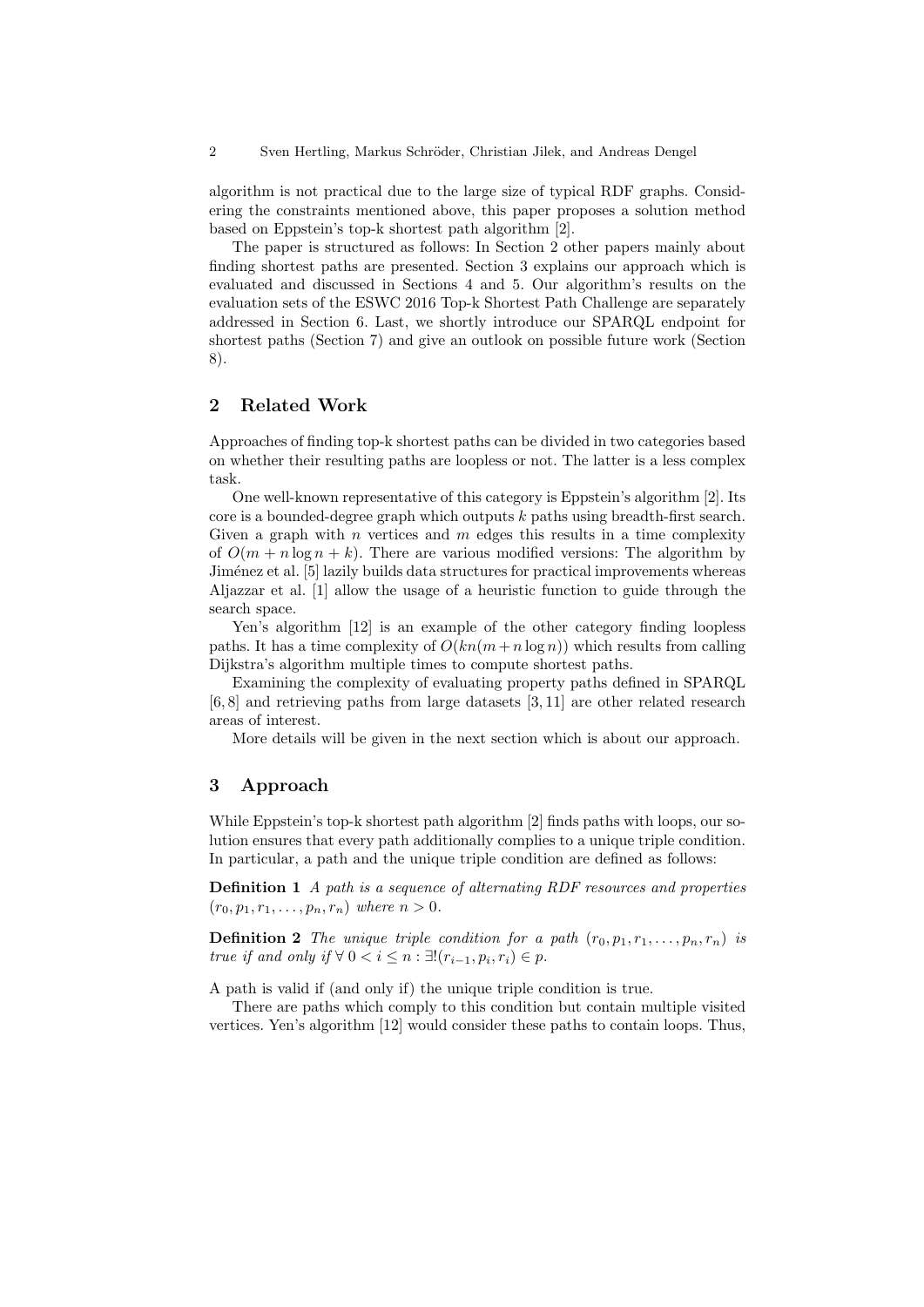we decided against softening the loop restriction on the one hand and inserting the unique triple condition on the other.

Our contribution is based on Eppstein's algorithm [2] which is shortly explained in the following. (For a more detailed introduction we kindly refer the reader to the original paper.) The algorithm uses a bounded-degree graph  $P(G)$ built in  $O(m + n \log n)$  that outputs k paths in linear time using breadth-first search. For building  $P(G)$  a single source shortest path tree T for target vertex  $t$  has to be computed. All edges which are not part of  $T$  are called sidetrack edges, thus  $G - T$  is a sidetrack graph.  $P(G)$  is built with the help of two kinds of heaps: (1)  $H_T(v)$  forms a heap of all minimal sidetracks on the shortest path from v to t. (2)  $H_{out}(v)$  forms a heap of all outgoing sidetracks of v except the minimal sidetrack. Merging  $H_T(v)$  and  $H_{out}(v)$  results in  $H_G(v)$ . All  $H_G$  are connected by so-called cross edges to form  $P(G)$ . A breadth-first search on  $P(G)$ with a priority queue outputs the top-k shortest paths ordered by weight in  $O(k)$ .

Our approach is depicted as pseudocode in Algorithm 1. In general, the given RDF dataset is interpreted as an edge-label directed multigraph (line 1). Before running the algorithm's main part, all statements containing a literal are removed in a preprocessing step<sup>3</sup>. Lines  $2 - 13$  are directly adopted from Eppstein: Like stated above, the shortest path tree  $T$ , the sidetrack graph  $G-T$ , the edge weights  $\delta(e)$  and the heaps  $H_T$  and  $H_{out}$  are computed and necessary data structures are initialized.

Three modifications to the original Eppstein algorithm are made: (a) Every path has to be built and/or checked in order to immediately check its validity (line 16), (b) only valid paths are added to the result list R (lines 17-19) and (c)  $P(G)$  is pruned whenever p is invalid due to multiple sidetracks (line 20).

There are cases in which a path does not comply to the unique triple condition: It may contain multiply used  $(1)$  sidetracks and/or  $(2)$  shortest path edges.

To item (1): Using  $P(G)$  Eppstein's algorithm keeps track of activated sidetracks, thus multiply used ones are easily detectable. In this case we can stop adding a cross edge, because all further paths would become invalid. Additionally, if k is greater than the number of possible valid paths in  $G$ , this pruning guarantees our algorithm's termination. However, the computation does not stop until every sidetrack combination is generated and checked which may result in significant overhead.

To item (2): Since  $P(G)$  only contains sidetracks, each path has to be built in order to detect multiply used shortest path edges. In that case we have to extend  $P(G)$  and add a cross edge, since there could be a sidetrack in  $P(G)$ which allows bypassing this problematic shortest path edge in the future. It's

<sup>&</sup>lt;sup>3</sup> This is done since providing a literal as a target node could be ambiguous (e.g. several persons having the same first name). Thus, to apply our algorithm in such use cases, this ambiguity has to be resolved first. For example, one could first search all resources associated with the given literal and then choose the one that is actually meant as the target node (or subsequently run the algorithm on all of them).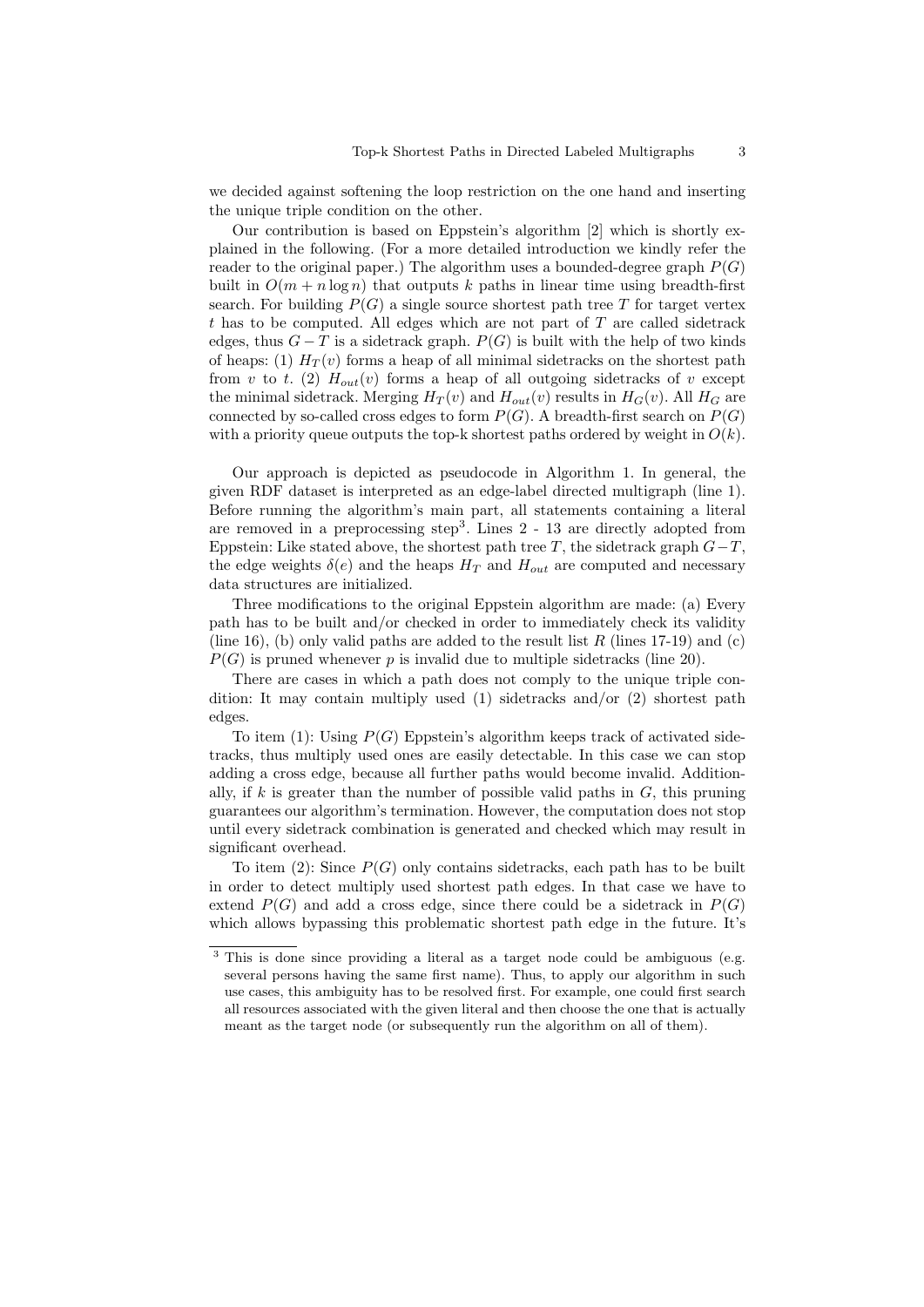not possible to remove these nodes in  $H_G(v)$ , since the algorithm would then miss cross edges to potential valid paths.

A path is built with a (possibly empty) queue of sidetracks S and the start node s (see (a) above and line 16). If S already contains duplicates (case 1, see above) building the path is obsolete. If no duplicates are detected, the system initiates the building process in which sidetracks (if suitable) are preferred over shortest path edges. While building the path, duplicate shortest path edges can be detected by keeping track of used edges. There are special cases in which the given end node  $t$  is visited multiple times. Thus, the building path algorithm stops at t only if all given sidetracks in the queue are used.

In the given algorithm,  $P(G)$  is only extended and  $H_G(v)$  only constructed if necessary (lines 21 - 23). This is possible due to the pruning condition (line 20). Next, a breadth-first traversal step is performed on  $P(G)$  and weights are updated (lines 25 - 29). Finally, all found and valid paths in R are returned (line 32).

For more complex problems we would also like to consider a special property path condition which we state as follows:

**Definition 3** The special property path condition for a path  $(r_0, p_1, r_1, \ldots, p_n, r_n)$ and a given property P is true if and only if  $p_1 \equiv P \vee p_n \equiv P$ .

A naive approach would be to simply delete all  $(s, \neg P, r)$  edges from G. However, this would prevent valid paths like  $(s, P, \ldots, s, \neg P, \ldots)$  from being found. That's why our approach (see Algorithm 2) introduces a dummy vertex  $v$  which ensures that all considered paths contain  $P$  as the first property. First, the algorithm collects all  $P$ -edges that start in s (we denote this set as  $A$ ). If none is found the algorithm terminates, leaving only  $P$ -edges which end in t to be checked. By inserting the dummy vertex v and connecting it to all head(e) of A we ensure that all paths from  $v$  to  $t$  contain  $P$  as the first property. After each found path the algorithm has to substitute  $v$  with  $s$  which is valid, since there actually exist outgoing P-edges from s.

Finding paths containing  $P$ -edges that end in t can be reduced to the previously solved problem. We therefore invert all edges in G and call Algorithm 2 with interchanged s and t. The resulting paths have to be reversed. Finally, both result lists are merged and ordered by length also removing duplicates.

In order to apply this approach, the previously introduced build path algorithm had to be modified. Since every path starts with  $(v, P, r, \ldots)$  the occurrence of  $(s, P, r)$  would not be recognized as a duplicate. This is solved by artificially adding  $(s, P, r)$  to the activated sidetrack queue S and to the set of already used edges.

How our method performs in practical scenarios is discussed in the next section.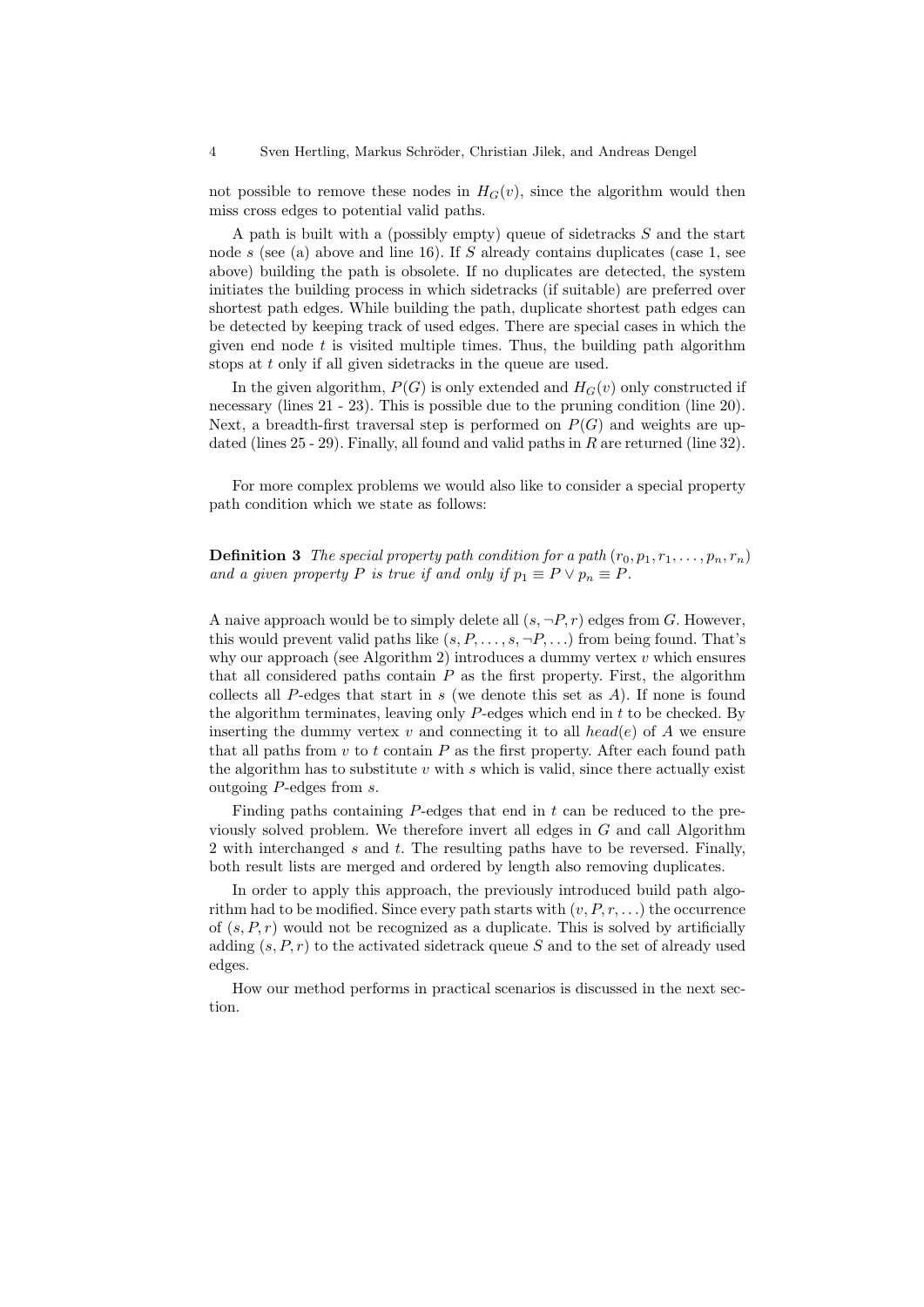```
Data: start node s, end node t, required number of paths k, dataset DResult: k paths between s and t in D ordered by length complying to unique
            triple condition
 1 interpret D as an edge-labeled directed multigraph G;
 2 compute shortest path tree T starting from t using Dijkstra;
 3 compute sidetrack graph \widetilde{G} = G - T;
 4 for e \in \widetilde{G} do<br>5 | compute
    compute \delta(e) = l(e) + d(head(e), t) - d(tail(e), t);6 end
 7 for v \in T do
 8 compute H_T(v) and H_{out}(v);
 9 end
10 initialize initial edge init = (\emptyset, \emptyset, s);11 initialize heap H = \langle init \rangle;12 initialize graph P(G) = (\{init\}, \emptyset);13 initialize result list R = \langle \rangle;14 while H is not empty \wedge |R| < k do
15 | remove minimal element m from H;
16 build path p using m;
17 if p is valid then
18 \parallel add p to R;
19 end
20 if p is valid \vee p contains multiple shortest path edges then
21 \ \ compute H_G(head(m)) and add to P(G);
22 det r = root(H_G(head(m)));
23 add cross edge (m, r) with weight \delta(r) to P(G);
24 end
25 for e \in out(m) do
26 | let n = head(e);27 compute \delta(n) = \delta(m) + l(e);28 add n to H;
29 end
30 remove m from P(G);
31 end
32 return R;
```
Algorithm 1: Modified Eppstein Algorithm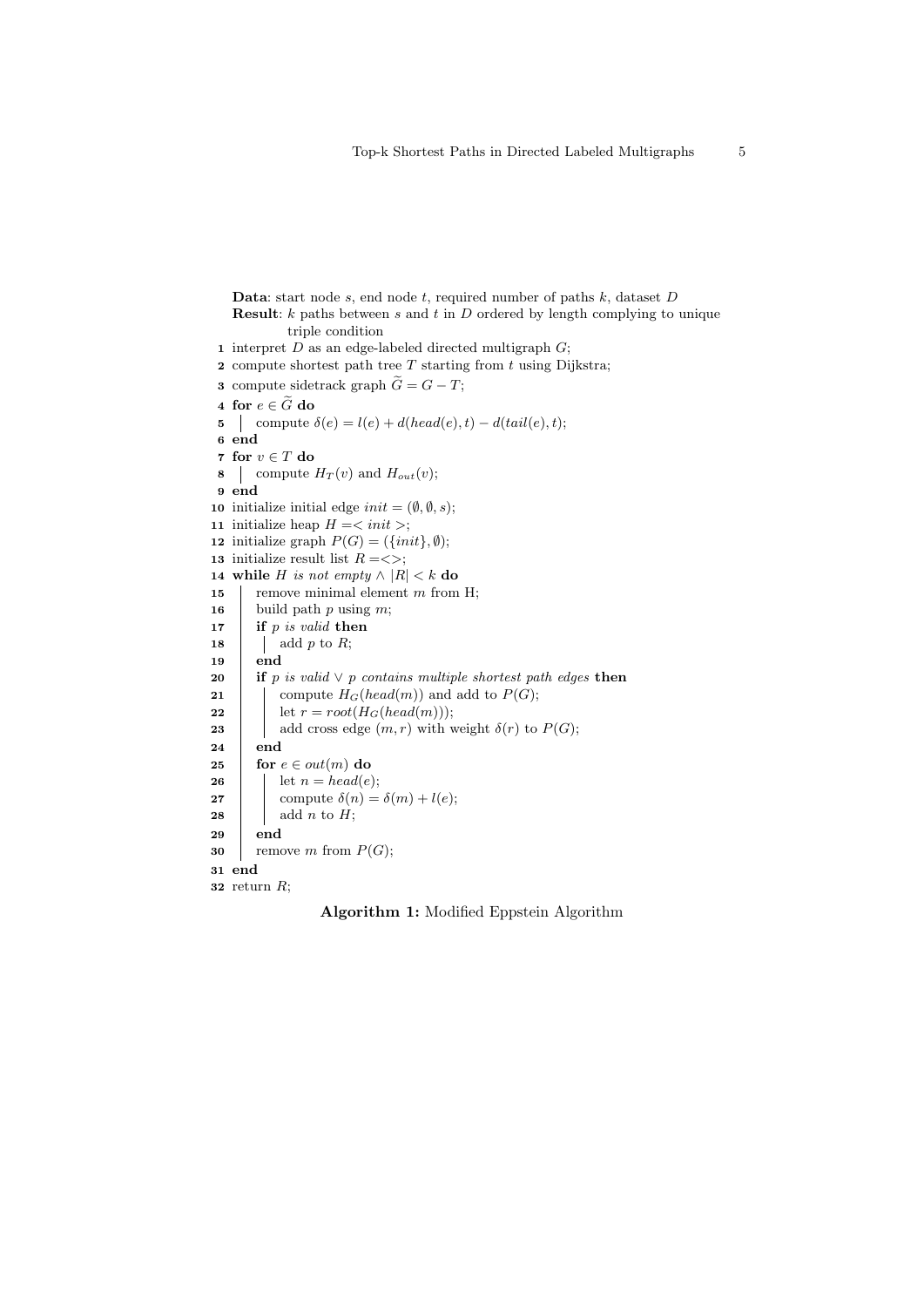6 Sven Hertling, Markus Schröder, Christian Jilek, and Andreas Dengel

**Data:** start node s, end node t, required number of paths  $k$ , property  $P$ , dataset D

**Result:**  $k$  paths between  $s$  and  $t$  in  $D$  ordered by length complying to unique triple and special property path condition with P

1 interpret  $D$  as a edge-labeled multigraph  $G$ ;

2 let  $A = \{e \in G : tail(e) \equiv s \land label(e) \equiv P\};\$ 

- 3 if A is empty then
- $4 \mid \text{return } \emptyset;$
- 5 end
- 6 construct an arbitrary vertex  $v \notin G$ ;
- 7 add v to  $G$ ;
- 8 for  $e \in A$  do
- 9 add edge  $(v, head(e))$  to G;
- 10 end
- 11 run modified Eppstein with  $s' = v, t' = t, k' = k;$

Algorithm 2: Reuse of modified Eppstein to retrieve paths complying to the special property path condition

#### 4 Evaluation

We evaluated our approach on the training set of the ESWC 2016 Top-k Shortest Path Challenge. This challenge consists of two tasks: Besides finding the topk shortest paths complying to the unique triple condition (see Definition 2), the second one additionally introduces a special property path restriction (see Definition 3).

The training set corresponds to a 10% dataset generated from the DBpedia knowledge base [9,10]. Since the data is not generated artificially like the LUBM dataset [4], it is very heterogeneous and there are no well structured classes. The dataset is processed so that there are no blank nodes, untyped classes or unparsable triples<sup>4</sup>. As a consequence, each resource  $r$  is not a blank node and has at least got one statement  $(r \text{ rdf: type } type)$  after the processing.

In total the training set consists of 9,996,907 triples, 7,598,913 of them being literal statements. After their removal the resulting set contains 2,397,994 triples. There are 181,702 duplicate statements which do not provide additional information. In fact, there are 13 statements which appear 4 times in the dataset. Our algorithm has to deal with multigraphs since there are 394,085 multiple edges (also including duplicate triples). Moreover, there are 407 reflexive edges which means that also smallest loops have to be handled. The most important number is the average out degree. In this set, the mean value is 6.03 with a standard deviation of 4.51. The vertices' number of outgoing edges ranges from 0 to 106.

 $\frac{1}{4}$  In particular, we found unparsable datatypes like <http://dbpedia.org/datatype/brake horsepower>. Our first solution removed them, in a later version they were fixed by URL-encoding the blank.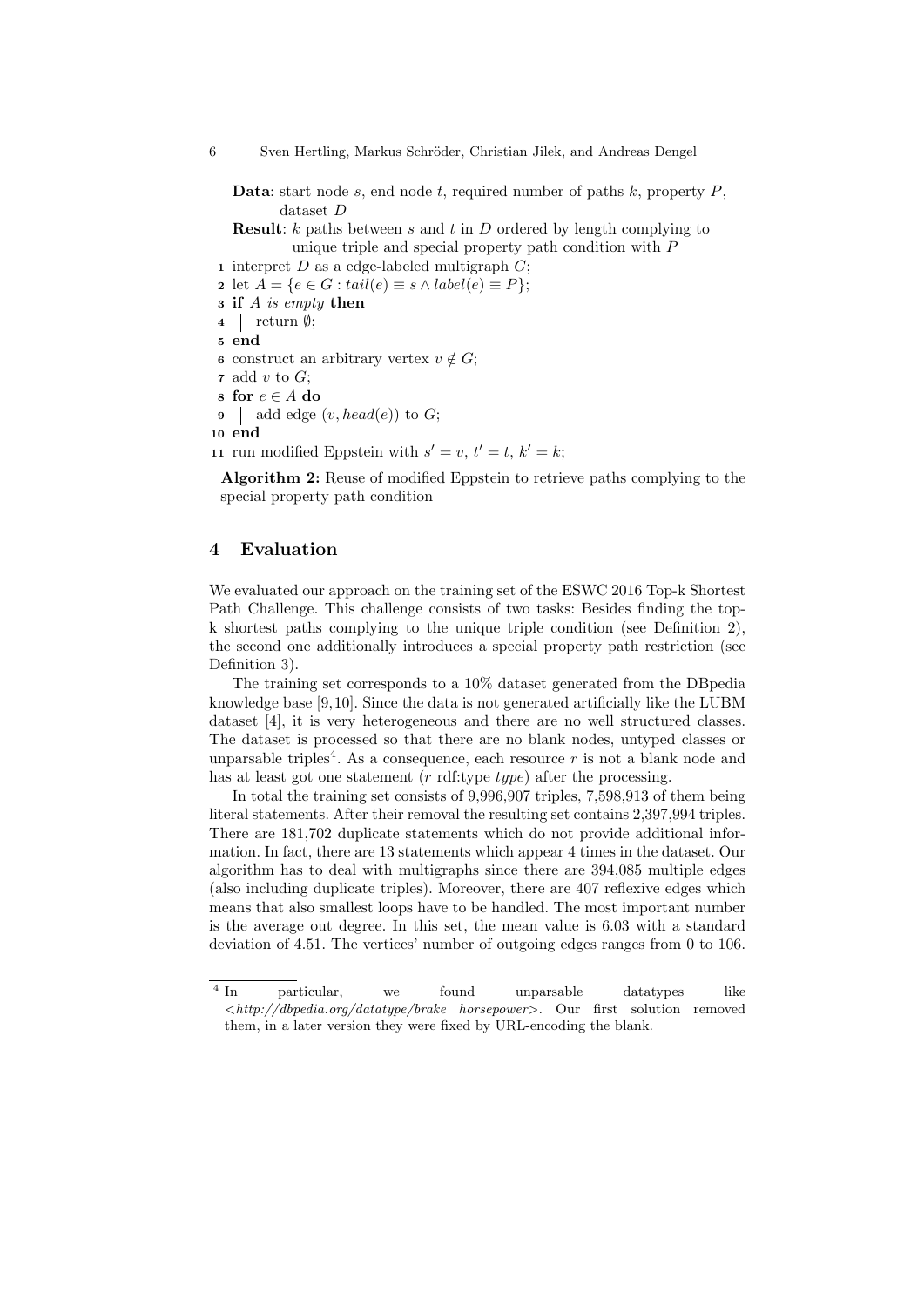In this section we analyze our approach in terms of performance, space and overhead compared to the original Eppstein algorithm. Table 1 shows our results of Task 1 in which four queries with increasing values of  $k$  were given. For each value we recorded six different measures which are explained in more detail in the following:

The first one is the number of iterations needed by our algorithm, i.e. the number of executions of the *while* loop in line 14. Additional iterations in comparison to Eppstein's algorithm are characterized by the relative overhead to k:  $(iterations-k)$  $\frac{loss - \kappa}{k}$ . Next, we captured time in milliseconds from the computation of the shortest path tree T (line 2) till the return of R (line 32). All experiments were conducted on a typical end user notebook with an Intel 4 Core i7-4712MQ 2.30 GHz CPU, 16 GB RAM and Java 1.8 installed. The next column contains the number of times  $P(G)$  was not extended or in other words pruned. This is the case when multiple sidetracks are detected, thus the  $if$  condition in line 20 is skipped. To give an impression of our algorithm's memory consumption we additionally record  $|V_{P(G)}|$  and  $|H|$ .  $|V_{P(G)}|$  is the number of vertices in  $P(G)$  (line 12) whereas  $|H|$  is the number of entries in heap H (line 11) after termination.

Like stated before, Task 2 introduced the special property path condition (see Definition 3). This means all paths need to have P as their first (i.e.  $(s, P, \ldots)$ ) or last (i.e.  $(\ldots, P, t)$ ) property. The latter case does not appear in queries 1, 3 and 4. For query 2 we separated the cases accordingly. All measures are found in Table 2.

The relation between k and the overhead of all queries is depicted in Figure 1.  $k$  is measured on a logarithmic scale whereas the overhead is given in percent on a linear scale. Additionally, we plotted a trendline obtained by applying linear regression on all query results.

Results are further discussed in the next section.

# 5 Discussion

Since the expected results of the challenge were provided beforehand we could verify that our algorithm performed correctly for all queries. The individual results of our evaluation (see Tables 1, 2 and Figure 1) will be discussed in the following, starting with Table 1.

Obviously, a high  $k$  results in a high overhead since more potentially invalid paths are found. This effect is mitigated by pruning of  $P(G)$ . The time column shows that 5 to 6 seconds are required to initialize the necessary data structures of the training set (see Algorithm 1, lines 2 - 13). Additional time is needed to discover the shortest paths which is done in the while loop. For a maximum  $k$ query 4 needs about 40 seconds for this task having a rather low overhead of 10%. Please note that all time measurements were done using a non-optimized version of our algorithm. During implementation we identified some potential for improvements which was not exploited for time reasons. Moreover, we discovered that the number of vertices in  $P(G)$  is proportional to k.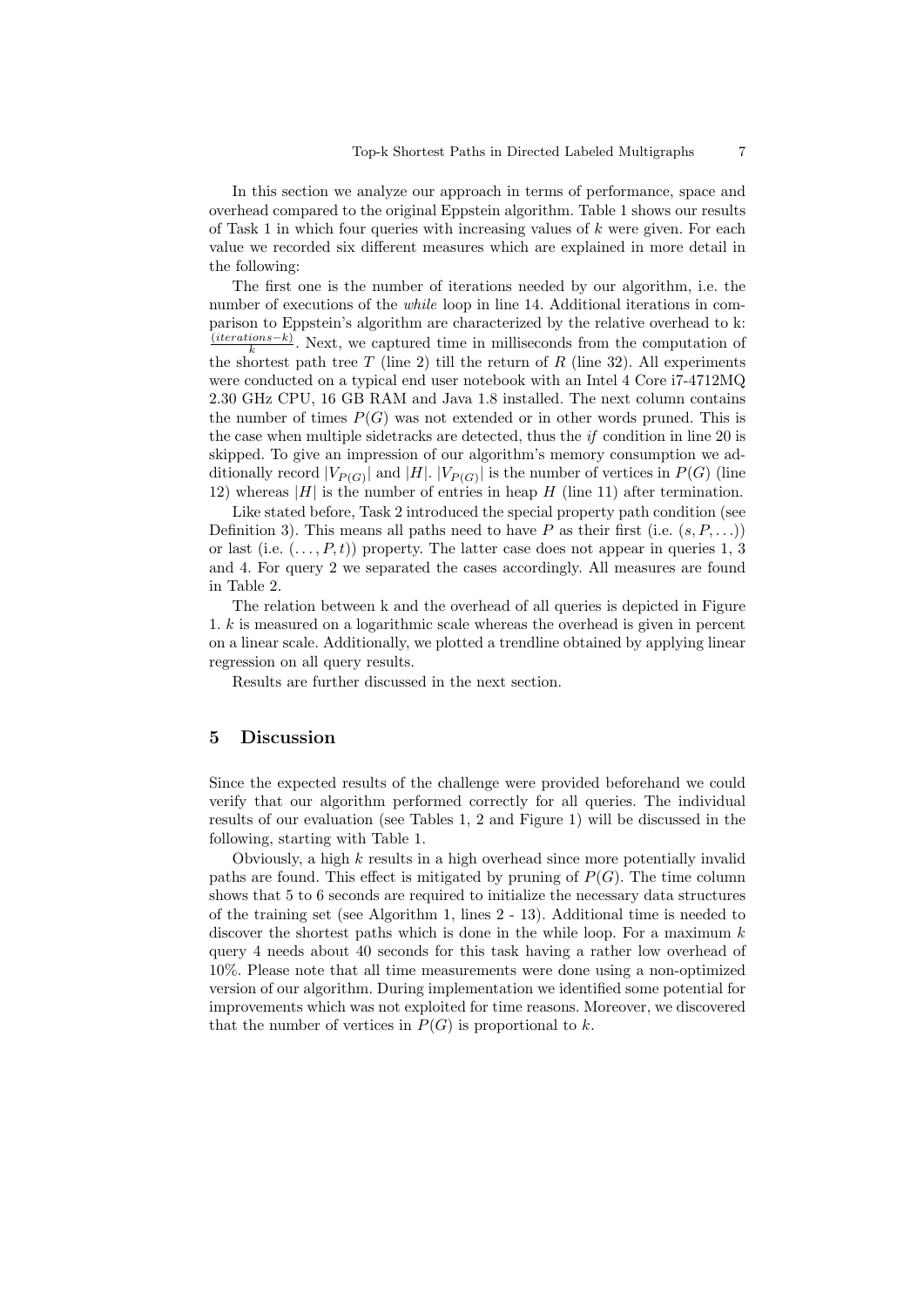| Query          | k              |                |          | Iterations Overhead Time (ms) Pruned |          | $ V_{P(G)} $   | H     |
|----------------|----------------|----------------|----------|--------------------------------------|----------|----------------|-------|
|                | 8              | 8              | $0.00\%$ | 6531                                 | $\Omega$ | 83             | 15    |
| 1              | 344            | 362            | $5.23\%$ | 6663                                 | 6        | 4401           | 715   |
| 1              | 1068           | 1128           | 5.61%    | 6833                                 | 12       | 16408          | 2296  |
| 1              | 20152          | 21663          | 7.49%    | 12404                                | 407      | 293527         | 43701 |
| $\overline{2}$ | 3              | 3              | $0.00\%$ | 5528                                 | 0        | 64             | 6     |
| $\overline{2}$ | 4              | 4              | $0.00\%$ | 5662                                 | 0        | 80             | 8     |
| $\overline{2}$ | 79             | 91             | 15.18%   | 5783                                 | 4        | 1702           | 174   |
| $\overline{2}$ | 154            | 169            | 9.74%    | 5908                                 | 4        | 3193           | 336   |
| 3              | 36             | 36             | $0.00\%$ | 5785                                 | $\theta$ | 64             | 6     |
| 3              | 336            | 336            | $0.00\%$ | 5932                                 | 0        | 80             | 8     |
| 3              | 4866           | 5034           | 3.45%    | 8147                                 | 4        | 1702           | 174   |
| 4              | $\overline{2}$ | $\overline{2}$ | $0.00\%$ | 6137                                 | $\theta$ | 78             | 4     |
| 4              | 16             | 16             | $0.00\%$ | 6230                                 | 0        | 524            | 34    |
| $\overline{4}$ | 250            | 254            | 1.60%    | 6416                                 | 0        | 7389           | 515   |
| $\overline{4}$ | 1906           | 1980           | 3.88%    | 8393                                 | 34       | 58426          | 3984  |
| 4              | 20224          | 21858          | 8.07%    | 13980                                | 678      | 619359         | 42879 |
| 4              | 175560         | 192367         | 9.57%    | 45785                                | 7592     | 5628758 380839 |       |

Table 1. Results of Task 1

| Query             | k              |                |          | Iterations Overhead Time (ms) Pruned |                | $ V_{P(\underline{G})} $ | H      |
|-------------------|----------------|----------------|----------|--------------------------------------|----------------|--------------------------|--------|
| 1                 | 32             | 32             | $0.00\%$ | 6912                                 | $\overline{0}$ | 391                      | 63     |
| $\mathbf{1}$      | 98             | 98             | $0.00\%$ | 8353                                 | $\overline{0}$ | 1410                     | 200    |
| 1                 | 1914           | 1990           | 3.97%    | 9119                                 | $\,28$         | 27063                    | 4030   |
| 1                 | 16632          | 16999          | $2.20\%$ | 12929                                | 119            | 247948                   | 34909  |
| 1                 | 212988         | 220639         | $3.59\%$ | 45968                                | 2319           | 3178408                  | 451439 |
| $2(s, P, \ldots)$ | 3              | 3              | $0.00\%$ | 6418                                 | $\overline{0}$ | 61                       | 6      |
| $2(\ldots,P,t)$   | 3              | 3              | $0.00\%$ | 5297                                 | 0              | 99                       | 5      |
| $2(s, P, \ldots)$ | $\overline{4}$ | $\overline{4}$ | $0.00\%$ | 5519                                 | $\Omega$       | 77                       | 8      |
| $2(\ldots,P,t)$   | $\overline{4}$ | 4              | $0.00\%$ | 4560                                 | $\overline{0}$ | 127                      | 8      |
| $2(s, P, \ldots)$ | 76             | 88             | 15.78%   | 5701                                 | 4              | 1635                     | 167    |
| $2(\ldots,P,t)$   | 76             | 84             | 10.52%   | 4589                                 | 3              | 2818                     | 170    |
| $2(s, P, \ldots)$ | 151            | 167            | 10.59%   | 5686                                 | 5              | 3149                     | 328    |
| $2(\ldots,P,t)$   | 151            | 169            | 11.92%   | 4616                                 | 5              | 5572                     | 338    |
| $2(s, P, \ldots)$ | 2311           | 2848           | 23.23%   | 7787                                 | 232            | 52309                    | 5297   |
| $2(\ldots,P,t)$   | 2311           | 2519           | $9.00\%$ | 7988                                 | 83             | 89060                    | 5362   |
| $\boldsymbol{3}$  | 12             | 12             | $0.00\%$ | 5652                                 | $\overline{0}$ | 295                      | 24     |
| $\sqrt{3}$        | 76             | 76             | $0.00\%$ | 5554                                 | $\overline{0}$ | 1677                     | 151    |
| 3                 | 1440           | 1488           | $3.33\%$ | 7259                                 | 16             | 32991                    | 2869   |
| 3                 | 8088           | 8377           | $3.57\%$ | 10122                                | 109            | 173570                   | 16281  |
| $\overline{4}$    | 1              | 1              | $0.00\%$ | 7827                                 | $\overline{0}$ | 34                       |        |
| $\overline{4}$    | 6              | 6              | $0.00\%$ | 8493                                 | $\overline{0}$ | 218                      | 12     |
| $\overline{4}$    | 72             | 74             | 2.77%    | 7664                                 | $\overline{0}$ | 2166                     | 146    |
| $\overline{4}$    | 614            | 641            | 4.39%    | 8025                                 | 12             | 19182                    | 1280   |
| $\overline{4}$    | 5483           | 6018           | 9.75%    | 10960                                | 198            | 172989                   | 11788  |
| $\overline{4}$    | 52649          | 58671          | 11.43%   | 20077                                | 2640           | 1707021                  | 115534 |
| 4                 | 471199         | 540815         | 14.77%   | 71884                                |                | 26962 15997816 1065488   |        |

Table 2. Results of Task 2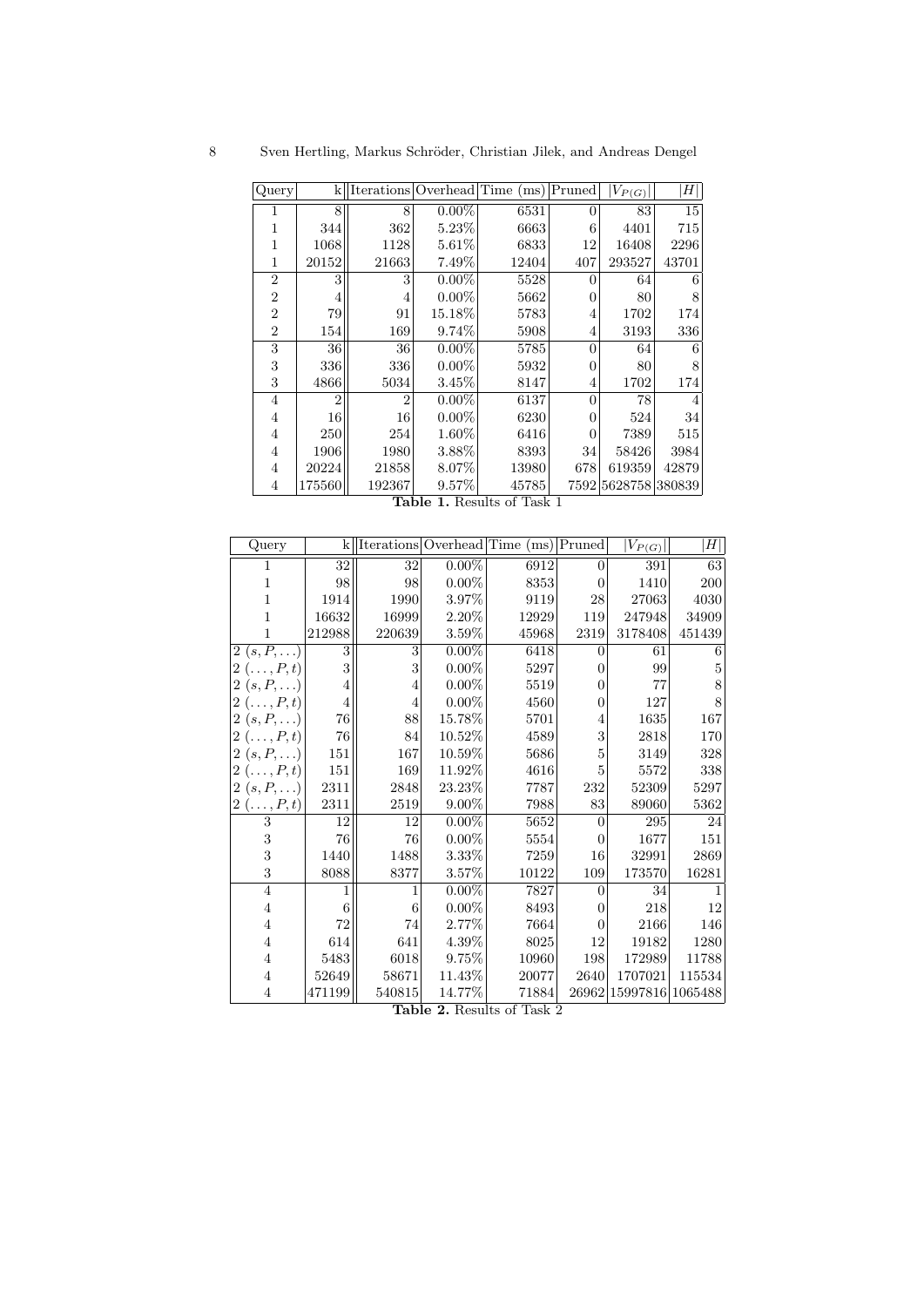

Fig. 1. Relation of  $k$  and corresponding overhead

Most findings also apply to Table 2. Although query 2 has high prune values the overhead is the highest in comparison to all other queries. Our assumption is that the execution of query 2 involves a high number of loops from  $s$  to  $t$ . That is why it has got the highest overhead of  $23\%$  for a maximum k of 2311.

Figure 1 gives a summarizing overview of the relation between k and the overhead. Considering that  $k$  is plotted on a logarithmic scale we see that the overhead only grows slowly. In particular, there are several queries having a  $k$ less than  $10^2$  which do not cause any overhead. Most queries have an overhead between  $0\%$  to  $15\%$  even if k approaches 500,000. However, for values greater than  $10^2$  there are some outliers above  $10\%$  though not reaching  $25\%$ .

Thus, our algorithm achieves a time complexity which is moderately above the one of Eppstein's algorithm for the given training set. In general, our algorithm's overhead increases with the number of loops in the graph.

### 6 ESWC 2016 Challenge Evaluation

We also ran our algorithm on the evaluation set of the ESWC 2016 Top-k Shortest Path Challenge. It contains 1,551,041 URIs and about 13.6 million distinct triples, which is about 5.7 times the size of the training set used before. This led to memory problems with our first implementation. We therefore optimized our algorithm's memory efficiency by indexing all triples and storing them as an integer array during runtime. However, we still had to use a more powerful machine compared to the one used in Section 4 in order to complete all four evaluation tasks, in particular the fourth one. We used a virtual machine having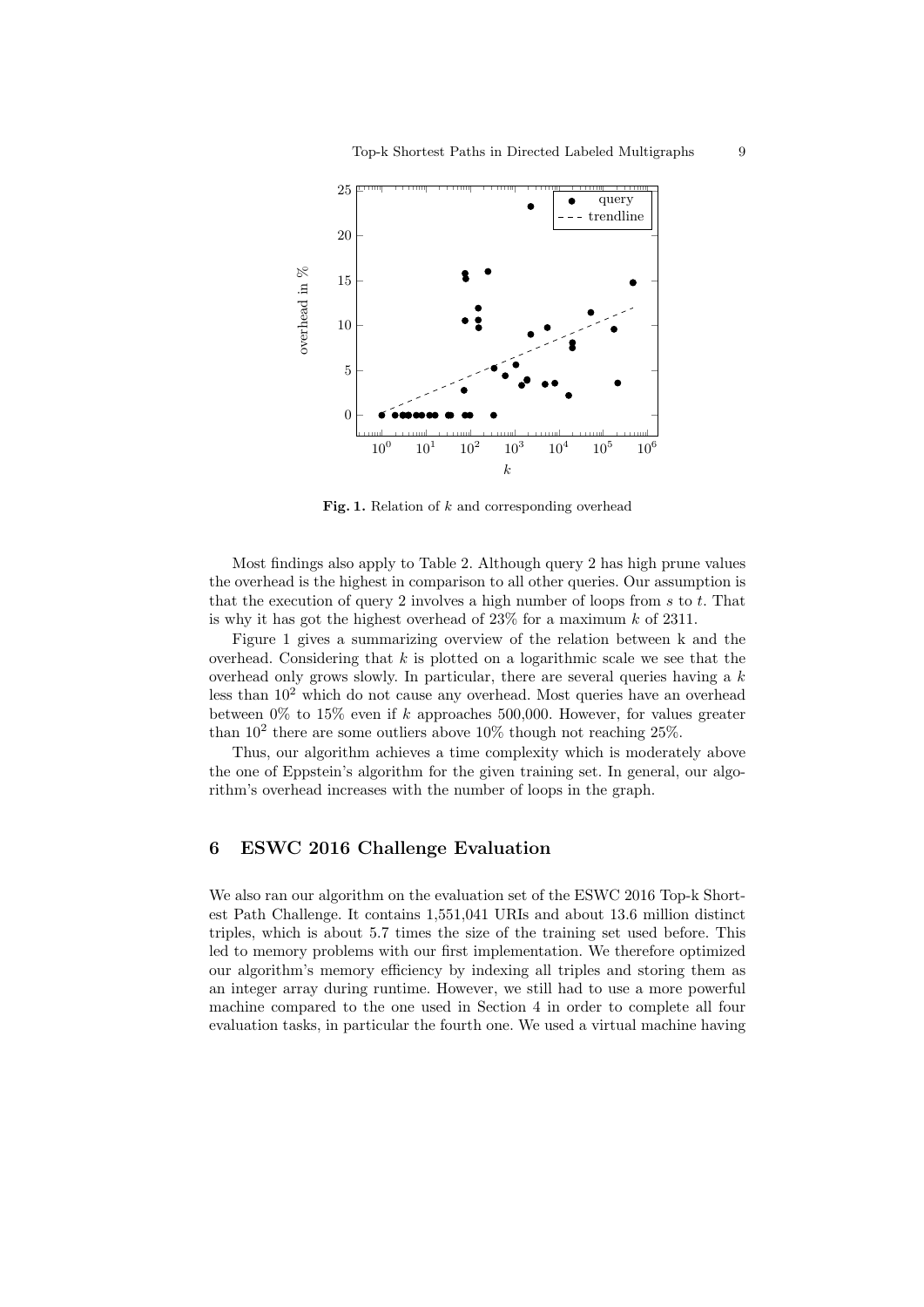48 cores à 2.8 GHz<sup>5</sup> and 492 GiB of memory running openSUSE Linux 42.1 (64-bit) and Java OpenJDK 8. The achieved results, which are principally quite similar to those of the training set (see Section 4), are given in Table 3.

| Query                             |       |                               |                                      | $k$   Iterations Overhead Time (ms) Pruned |                | $ V_{P(G)} $       | $\left\vert H\right\vert \right\vert$ |
|-----------------------------------|-------|-------------------------------|--------------------------------------|--------------------------------------------|----------------|--------------------|---------------------------------------|
| 1.1                               | 377   | 389                           | $3.18\%$                             | 31918                                      | 41             | 21115              | 739                                   |
| 12                                | 53008 | 56231                         | $6.08\%$                             | 35154                                      | 1589           | 2979808 106252     |                                       |
| $ 2.1 (s, P, \ldots) $            | 374   | 386                           | $3.20\%$                             | 21283                                      | 4'             | 20934              | 732                                   |
| $ 2.1 \; (\ldots, P, t) $         | 374   | 386                           | $3.20\%$                             | 23349                                      | $\overline{2}$ | 48356              | 725                                   |
| $ 2.2 (s, P, \ldots) 52664  $     |       | 558771                        | $6.10\%$                             | 41206                                      | 1586           | 2961258 105579     |                                       |
| $ 2.2 \, (\ldots, P, t)  52664  $ |       | 52766<br>$\sim$ $\sim$ $\sim$ | $0.19\%$<br>$\sim$<br>$\blacksquare$ | 271662                                     |                | 23 95446490 151819 |                                       |

Table 3. Results of evaluation

Again, the overhead compared to the original Eppstein algorithm was moderate. Tasks 1.1 to 2.1 needed less than 10 GiB of RAM, whereas up to 80 GiB were required in order to complete Task 2.2. This results from Task 2.2 being quite complex: in the second part of the query  $((\ldots, P, t))$ , the algorithm was only able to prune for  $23$  times. Thus,  $P(G)$  had to be extended several times resulting in very high memory usage. A low overhead of 0.2% indicates that this is not caused by our extensions but would also have been present when using the original Eppstein alone. Concerning runtime performance there was a noticeable overhead induced by the virtualization, especially also related to memory allocation. Please note that we therefore omitted freeing memory during the calculation for improved runtime performance.

To better use the algorithm in our daily work (e.g. our research about explanation aware computing), we embedded it into a SPARQL endpoint which is explained in the next section.

### 7 SPARQL Endpoint for Shortest Paths

In this section a modification to the SPARQL evaluation is provided to use the proposed algorithm for calculating k shortest paths. We extended the property path semantics to also include the additional shortest paths while keeping the SPARQL query language syntax and expressiveness. Therefore a SELECT query is used to retrieve the path components. The idea is to create a suitable number of hidden variables containing resources and properties alternately. They are numbered consecutively starting from zero. The path length is assigned to the ?length variable. Our approach is conform to SPARQL 1.1, i.e. FILTER and LIMIT instructions work as expected. We used the property path syntax to en-

<sup>5</sup> Our algorithm is still implemented as a single thread application.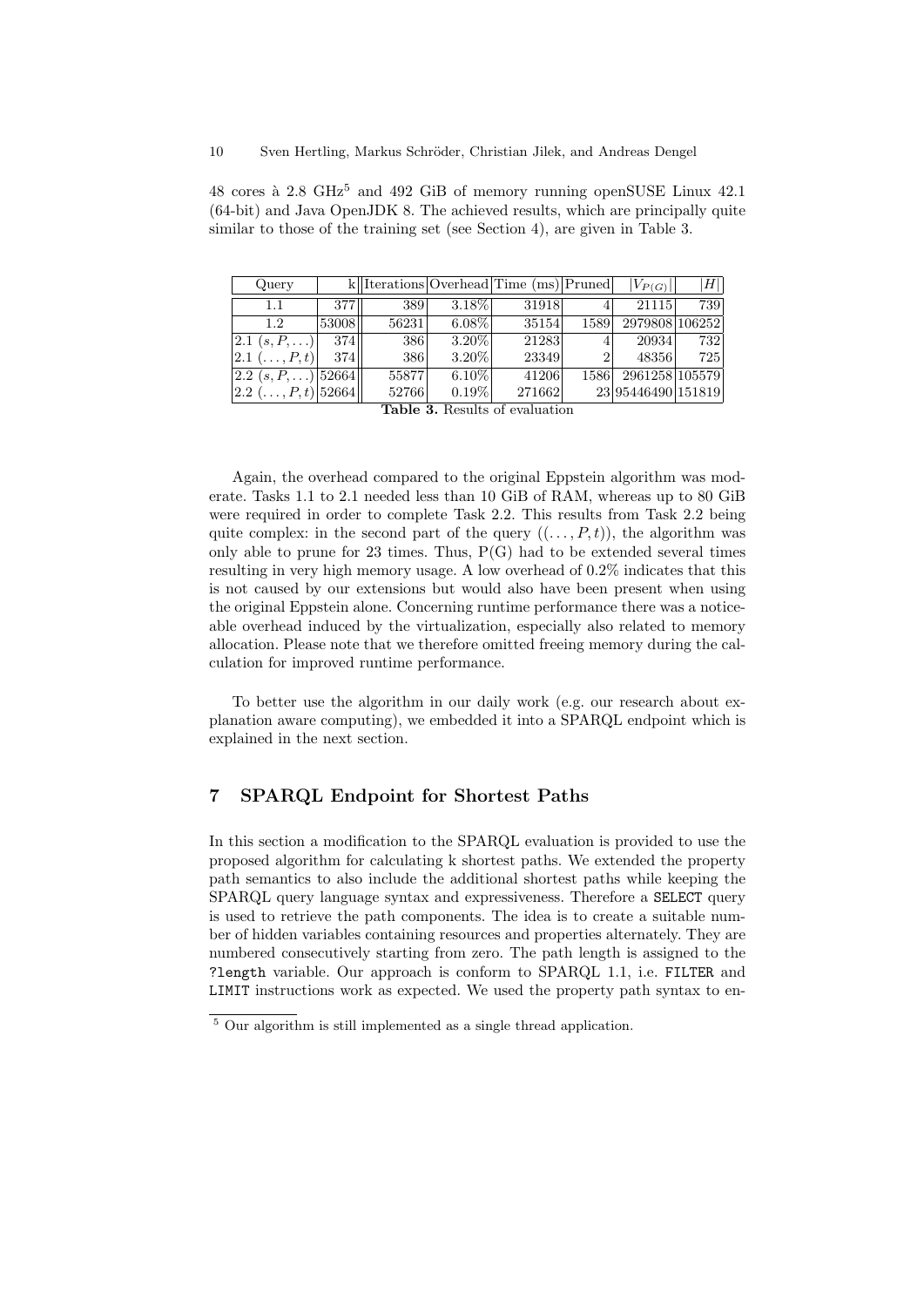code a shortest path semantic<sup>6</sup>. As an example, the first predicate can also be restricted to always be dbp:after with the following query:

```
SELECT *
WHERE {
    dbr:Felipe_Massa !:* dbr:Red_Bull.
    FILTER(?r1 = dbp:after).
}
LIMIT 3
```

| $?length$ $?r0$ |              | 2r1                                              | 2r2                              | 2r3       | 2r4                | 2r5                | ?r6  |
|-----------------|--------------|--------------------------------------------------|----------------------------------|-----------|--------------------|--------------------|------|
| 7               |              |                                                  | dbr:Felipe dbp:after dbr:Robert  | dbp:first | dbr:2008           | dbp:third dbr:Red  |      |
|                 | <b>Massa</b> |                                                  | Kubica.                          | Win       | $\_Canadian$ Team  |                    | Bull |
|                 |              |                                                  |                                  |           | _Grand             |                    |      |
|                 |              |                                                  |                                  |           | $-$ Prix           |                    |      |
| 7               |              | $dbr: \text{Felipe} \mid dbp: \text{after} \mid$ | dbr:Robert                       | dbo:first | dbr:2008           | dbp:third dbr:Red  |      |
|                 | <b>Massa</b> |                                                  | Kubica                           | Win       | Canadian Team      |                    | Bull |
|                 |              |                                                  |                                  |           | -Grand             |                    |      |
|                 |              |                                                  |                                  |           | $-$ Prix           |                    |      |
| 7               |              |                                                  | dbr:Felipe dbp:after  dbr:Robert | dbo:first | dbr:2008           | dbo:third  dbr:Red |      |
|                 | Massa        |                                                  | Kubica                           | Win       | Canadian Team      |                    | Bull |
|                 |              |                                                  |                                  |           | <sub>-</sub> Grand |                    |      |
|                 |              |                                                  |                                  |           | Prix               |                    |      |

Table 4. Example SPARQL response

A possible solution is depicted in Table 4. The downside of this approach is that all paths have to be computed to calculate the maximum amount of necessary variables. Another possibility is to name the variables directly in the query. With the help of the variable length, one can check if the amount of variables given in the query is enough. If this is not the case, the requester can create a new query with more variables. In the following, a brief overview of our SPARQL endpoint's implementation is shown. It uses the proposed path algorithm and responds to SELECT queries like in the given example above. We used FUSEKI SPARQL server based on Jena introducing a new Jena subsystem called  $\mathtt{GraphQuery}$ . The  $\mathtt{QueryEngineeringMain}$  of  $\mathtt{Jena}$  is  $\mathtt{extended}$  with an  $\mathtt{OpExecutor}^{7},$ making it possible to replace the evaluation of a specific operation. In this use case only the path operation is changed and all other operations are executed as usual. If the subject as well as the object are not variables, the proposed algorithm will be executed. We had to modify the evaluation of the query to prevent

 $^{\rm 6}$  Given two resources A and B, A as the source and B as the target, the corresponding SPARQL query is A !:\* B. Technically, this searches for zero or more occurrences of properties (indicated by "\*") between A and B not ("!") matching an introduced fake IRI ":".

 $^7$  https://jena.apache.org/documentation/query/arq-query-eval.html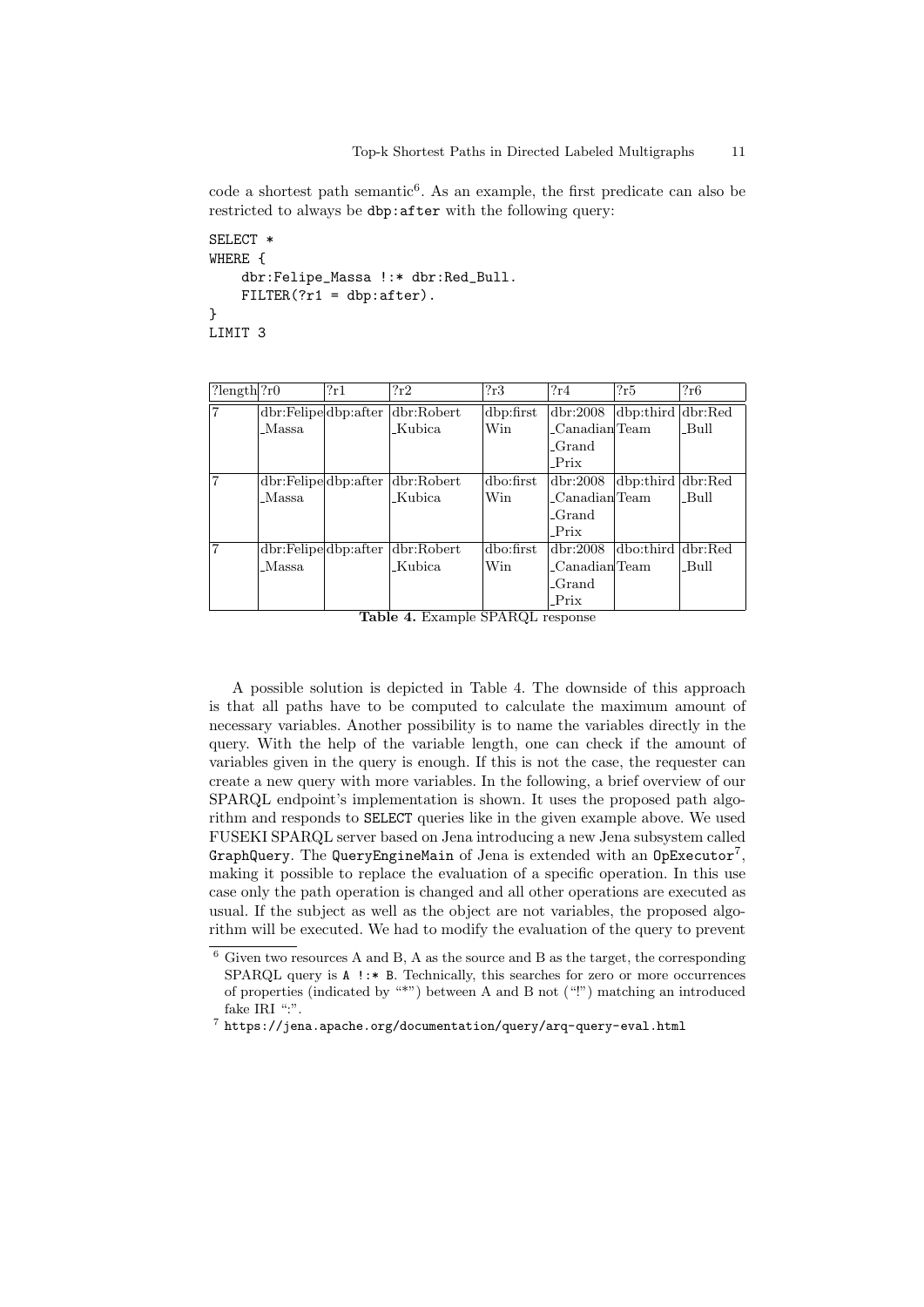the removal of equalities in FILTER elements. Otherwise all variables which are not explicitly defined like our hidden ones, would be removed. As a consequence the FILTER statement would not have any effect. Creating or updating the actual dataset triggers the creation of the corresponding graph index. To create a running FUSEKI instance for it, we used the Jena Assembler specification.

In summary, we now have a running FUSEKI server which is able to retrieve all shortest path for a given SPARQL property path query.

# 8 Conclusion and Future Work

In this paper we presented several approaches for finding top-k shortest paths and pointed out why they are not directly applicable for our specified use case. Based on Eppstein's algorithm we therefore implemented our own solution method which induces only moderate overhead. We were able to solve all queries given in the ESWC 2016 Top-K Shortest Path Challenge and additionally provided further details on our algorithm's performance. One general problem was the overhead resulting from loops in the graph.

During the implementation we already identified some potential for improvements concerning time and memory consumption which was not exploited due to time reasons. For future work we could lazily build the different heaps and try to predict invalid paths earlier. Since our algorithm would not need to follow these paths the resulting overhead is far less.

Besides, a concept for embedding our algorithm into a SPARQL endpoint was provided.

# Acknowledgement

This work was partially funded by the BMBF project Multimedia Opinion Mining (MOM: 01WI15002).

#### References

- 1. H. Aljazzar and S. Leue. K\*: A heuristic search algorithm for finding the k shortest paths. Artificial Intelligence, 175(18):2129–2154, 2011.
- 2. D. Eppstein. Finding the k shortest paths. SIAM Journal on computing, 28(2):652– 673, 1998.
- 3. A. Gubichev and T. Neumann. Path query processing on very large rdf graphs. In WebDB. Citeseer, 2011.
- 4. Y. Guo, Z. Pan, and J. Heflin. Lubm: A benchmark for owl knowledge base systems. Web Semantics: Science, Services and Agents on the World Wide Web, 3(2-3), 2011.
- 5. V. M. Jiménez and A. Marzal. A lazy version of eppstein's k shortest paths algorithm. In Experimental and efficient algorithms, pages 179–191. Springer, 2003.
- 6. E. V. Kostylev, J. L. Reutter, M. Romero, and D. Vrgoč. Sparql with property paths. In The Semantic Web-ISWC 2015, pages 3–18. Springer, 2015.